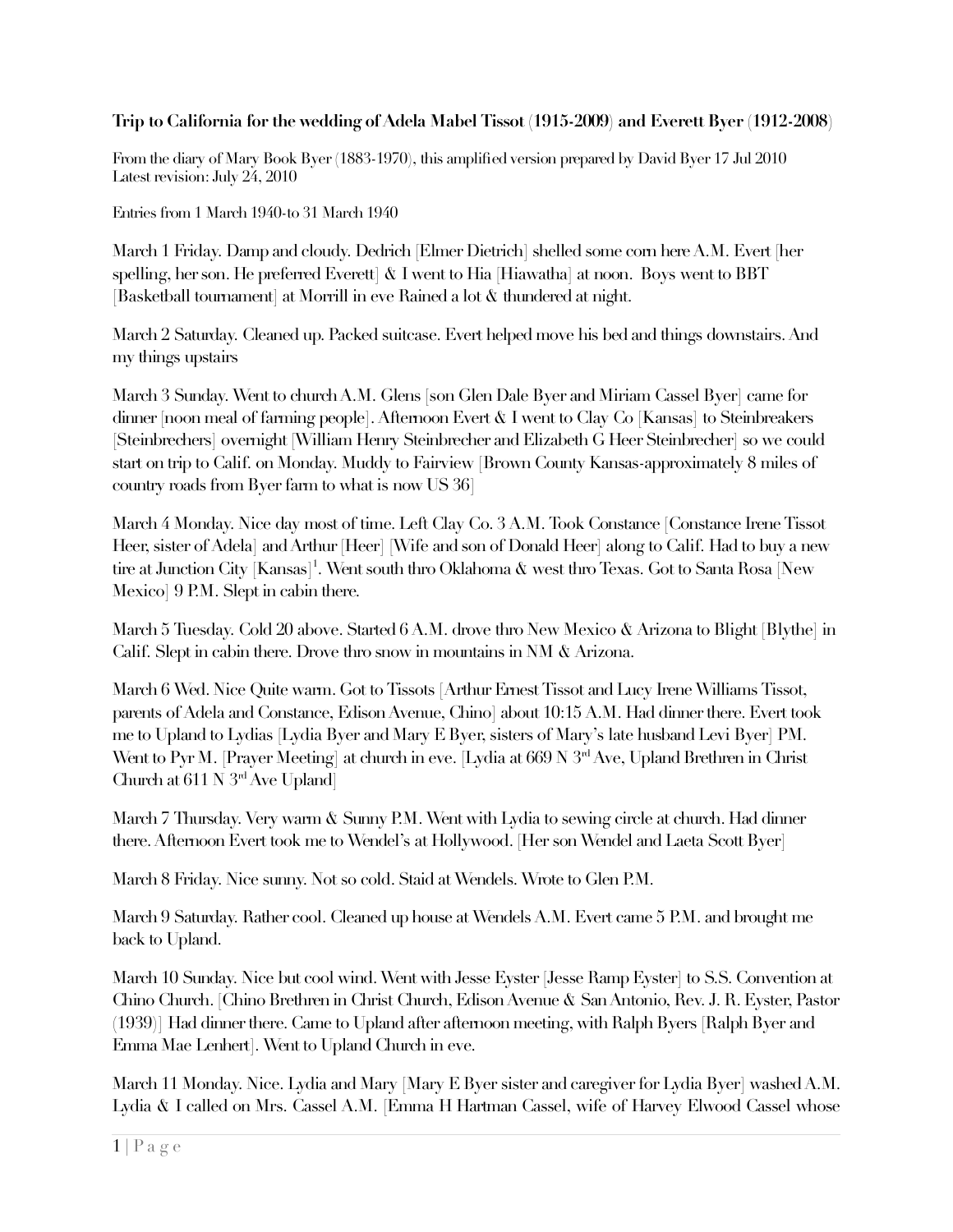daughters included Alma B Cassel and Miriam Cassel Byer] then went with Evert to orange [packing] house and to Lydias for dinner. Evert took Lydia Mary & I to Ontario to shop P.M. Went to R. Franklins [Roy Arthur Franklin and Beulah Zook Franklin] with Evert and Adela for supper. Folks had [pre-nuptial] shower there after supper.

March 12 Tuesday. Cold. Evert & I went to visit Beulah College A. M., also called at Clarences. [Clarence Byer, brother to Levi, Lydia, Mary E Byer, and Cora Elizabeth Page Byer]. Had dinner at Swartzendrubers for dinner Went with Evert to Tissots P.M. To Franklins for supper. To Lydias to sleep

March 13 Wed. Cold. Evert & I drove to Los Angeles early. Got there 7:30 Saw smudging on way. Evert went with Wendel to collect A.M. [They may have gone to collect payment from milk delivery clients, since next date entry suggests Wendel had a milk delivery route.] Afternoon Wendel & Laeta & us drove around Los Angeles to doctors offce [Dorothy Louise, dau of Wendel and Laeta Byer b 3 JUL 1940] & to see ocean. After supper went to Griffth Park & observatory. Had car brakes relined A.M. at Los Angeles

March 14 Thursday. Quite warm. Evert went with Wendel early to deliver milk. I went to Sears Store with Wendel and Laeta A.M. Afternoon we all drove around and to see Airport. Evert brought me to Lydias again in eve.

March 15 Friday. Warm Lydia & I walked to call at A. Louise Deckers [Clara Louise Byer Decker, daughter of Benjamin Michael Byer and Nancy Steckley Byer, wife of Bertice Leroy Decker. Bertice and Clara appear in 1930 US Census at 339 Sixth Avenue, Upland CA. Her name in the entry is Louise. The A. may be an error, or she may have been assigned the honorifc title of Aunt. She is one generation down from Benjamin and Nancy whose relationship is that of Uncle and Aunt of Lydia and Mary E Byer], Rhoda Eshelman, had dinner at Mrs. Harmons & Ednas. Saw W. Bohens new house [Walter E Bohen and Martha M Book Bohen]. Evert & Adela Mary & I drove into mts. Verland [Mary's son Verland Marle Byer] took me to see S. Mussers [Charles Sumner Musser and Emma Areta Ludlow Musser] & to literary [Thalonian Literary Society] at school in eve.

March 16 Saturday. Evert Verland, Lydia, Mary & I drove to heights to see where Lydia and Mary frst lived in Calif.<sup>2</sup> Evert Adela and I had dinner at Cassels. I went to love feast at church afternoon and evening.

March 17 Sunday. Went to Upland Church & to Clarence Byers for dinner. To SS convention at church A. M. afternoon & eve. To Walter Bohens between afternoon & evening meeting

March 18 Monday. Cloudy early. Called on Martha Bowers [Martha K Haldeman Bowers, widow of Joseph Emery Bowers] A. M. She is recovering from operation. Went to Riverside with Evert and Lydia. Went to Eysters [Jesse Ramp Eyster and Malinda A Brubaker Eyster] for supper. Went P.M. with Verland to Ontario to select suit. [Verland served as Everett's best man]

March 19 Tuesday. Cloudy. Mary & I called at John Books [John M Book and Delilah Eldora Haldeman Book]. Lydia and I to see Mrs. Burkholder [Fannie E Zook Burkholder 20 Oct 1866 to 17 Aug 1940, widow of Christian Charles Burkholder]. I had dinner at Harvey Wingers. Pressed clothes P.M. Lydia and I called at Ralph Byers. P.M. Went to Chino in eve with Eysters to hear colored quintette.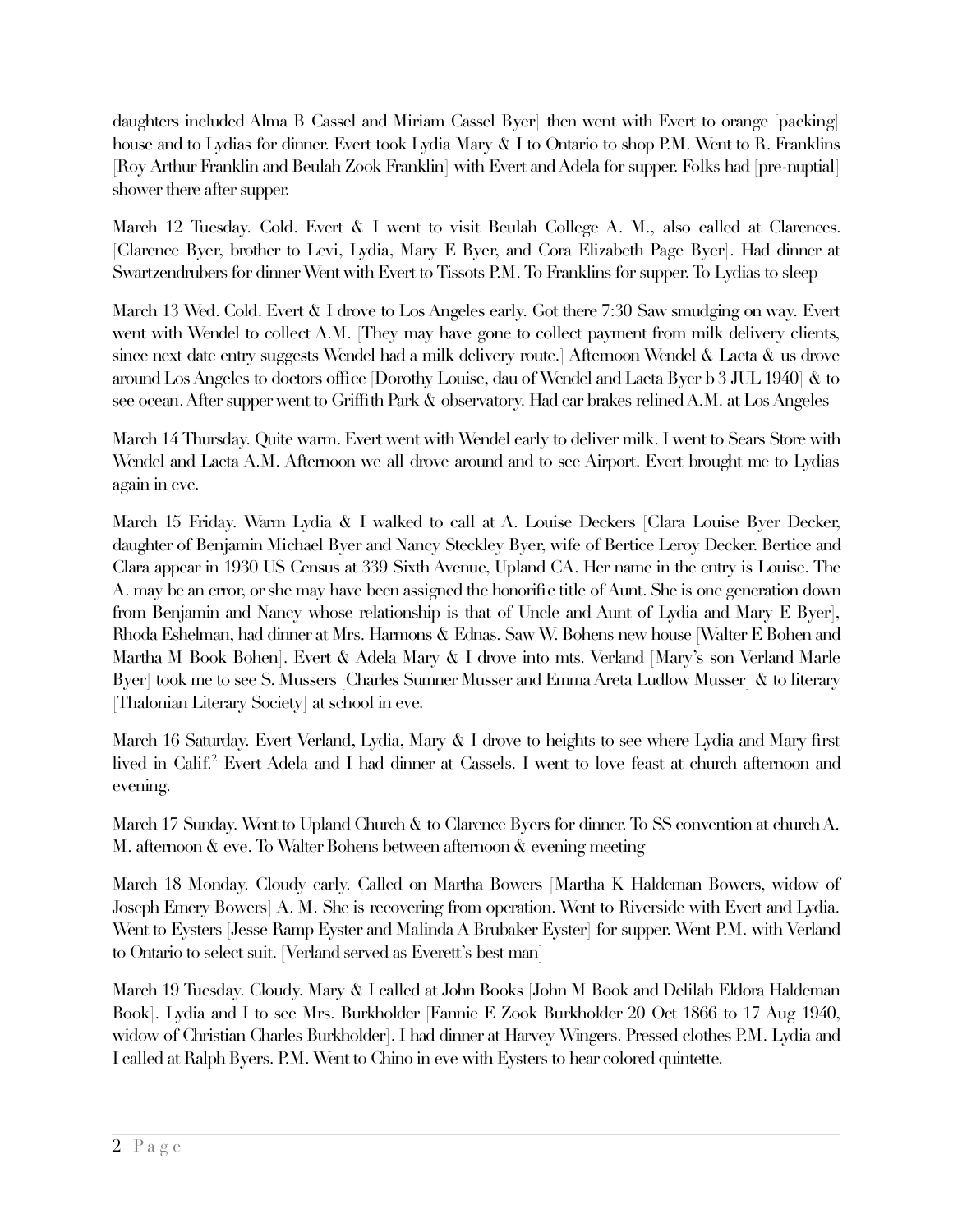March 20 Wed. Nice. Evert slept here last night. Took Lydia & Mary to Ontario A.M. Evert called on Mrs. Van Eichelberger A.M. [Mary Jane Sanner, wife of Silvanus Martin Eichelberger] Afternoon we went to Clarences to birthday party for Mrs. Page. [Elizabeth (Lizzie) Wingerd Page born 21 MAR 1872, widow of William Page, mother of Cora Elizabeth Byer] Called on Mrs. Cassel A.M.

**March 21 Thursday**. Cloudy. Evert & I called at Wagamans A.M. & packing house. [Jacob Henry (Bishop J. H.) Wagaman and Edna Madora Plum] Lydia & I called at Trautweins P.M. [Herman C Trautwein and Lillie Mauch Trautwein]. **Went to Wedding of Adela and Evert at Church near Chino**. Came to Hollywood after wedding with Adelas Aunt & Uncle [Mabel J Tissot Coupe and Richard A Coupe] to Wendels in automobile. [22 JUL 2010-Curtis Byer remembers the wedding. His mother, Cora Page Byer, sand at the wedding. She was afraid they might arrive late. He recalls the drive down Euclid Avenue.]

March 22 Friday. Nice. Spent day at Wendels cleaned up front room.etc.

March 23 Nice. Wendel took me to station on street car to take PE [Pacifc Electric] back to Upland, got to Upland about 2:30 P.M. Went to wedding at church of Lowell Hoover & Dorcas Alderfer at 8 P.M. [Lowell D Hoover and Dorcas R Alderfer]

March 24 Easter Sunday. Foggy early. Went to church A.M. & with Verland to Harvey Lenherts for dinner. [Harvey Wingerd Lenhert and Ethel Alvina Lilley] Drove around P.M. to different places & to Dan Engles. [Daniel Jacob Engle and Stella Etta Sword] Went to hear Easter singing at church in eve.

March 25 Monday. Cool and foggy. Clarence took Mary and I to Camp Baldy A.M. after which Cora took me and her mother to lemon house & orange house. Cora, Mrs. Page & I had dinner at Lydias. Laona Hershey & Fannie called P.M. Called at Cassels & Mary and I called at Jesse Haldemans [Jesse Ira Haldeman and Carrie Mae Eshelman] & Mrs Markley [Anna Viola Page wife of Preston Herr Markley]. Went to store & Joe Berts [Joseph Page Bert and Ada Ruth Franklin]. Had supper at Clarences.

March 26 Tuesday Started for home with Evert & Adela & Constance & Arthur. Left A.M in rain. Stopped at San Bernardino to see Adelas Aunt and grandmother [Gabrielle Tissot Mulvane and Cecile Franc Tissot, half sister and step mother of Arthur Ernest Tissot]. Hunted up Louis Heise [Louis B Heise], son of John Heise and Sarah Rhodes] at Victorville<sup>3</sup>. Visited Boulder Dam P.M. Spent night at double cabin at Kingman [Arizona]

March 27 Wednesday. Cloudy. Drove to Grand Canyon There at noon. Rainy and cold there. Windy & stormy and dusty. Stopped at Holbrook [Arizona] for supper and at double cabin for night.

March 28 Thursday. Nice. Drove through mountains and across N Mexico. Spent night at Dalhart Texas driving after dark.

March 29 Friday. Left cabin at Dalhart about daylight Stopped at Wichita to see Lois [Lois Byer, daughter of Levi and Mary Byer]. Left Wichita after 3 P.M. Drove over No 15 to Clay Centre. Had to change tire before dark, got to Donald Heers after 7 P.M. Had supper there and drove home & got home midnight

March 30 Saturday. Warm. Glens had breakfast here then went home. Carol [Carol Isabel Byer, daughter of Levi and Mary Byer] and I carried better dishes upstairs storing on closet shelf. Adela unpacked her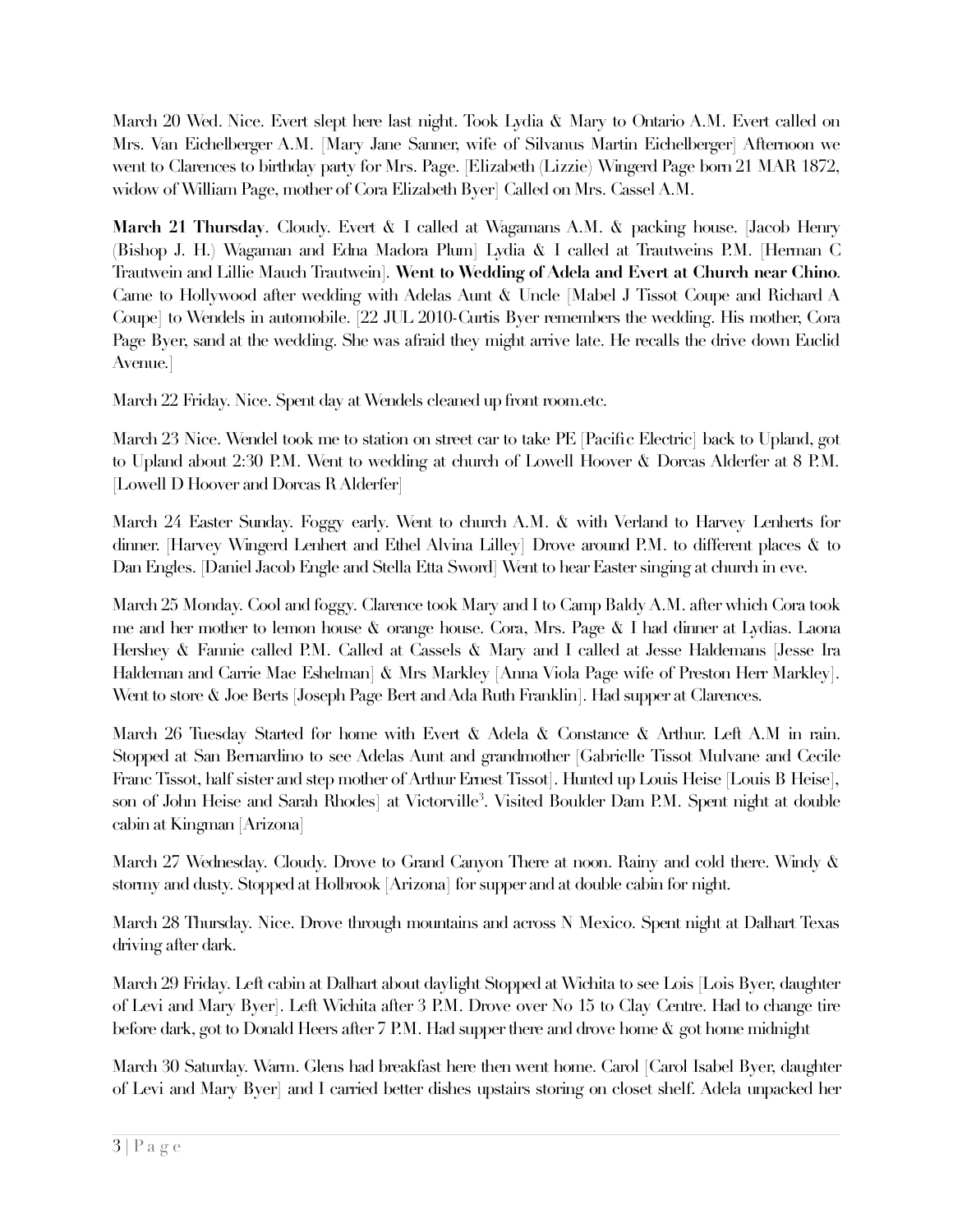dishes [Vernonware, Vernon Kilns, Vernon CA a gift of Adela's nursing school classmates. Now in possession of Joseph Caffrey, Jr. and Lois Byer Caffrey, Rochester MN]. Boys [Likely Everett and Donald Clark Byer, son of Levi and Mary Byer] planted potatoes & put linoleum rug in S. West room upstairs & moved cupboard from closet to N East corner & moved my dining room table upstairs. Went with  $E \& A$  to Hiawatha in eve.

March 31 Sunday. Quite warm. No fre needed. Went to church A.M. and eve. Donald Carol and I had frst meals upstairs. Slept P.M. and wrote. Uncle Miltons [Milton Byer, brother of Levi, and Ethel G Engle Byer] called P.M.

## **FOOTNOTES**

#### 1. **Junction City**

This seems unusual, since Clay Co. is north and west of Junction City. If they left Clay Co. at 3 A.M. and back-tracked east to Junction City it would be a while before shops in opened.

### 2. **Where Lydia and Mary frst lived in Calif**

On 24th Street West, property owned, free, classifed as farm. Lydia Byer, head, occupation: Nurse, private home, with sisters Mary E Byer and Leah M Byer. Leah suffered from tuberculosis, succumbing on 4 FEB 1921. The adjacent property is rented, classifed as farm with Clarence Byer, head, occupation: Farmer, worker, citrus farm and his wife, Cora E Byer. 1920 U.S. Census, Upland Township San Bernardino CA, 15 JAN 1920.

#### 3. **Stop in Victorville to look up Louis B Heise [1867 to 1950]:**

This most likely was Everett's idea. Everett took an interest in people who left the church or were treated unfairly. In **John and Sarah Heise Summit View Kansas-Nebraska Border 1872** Everett speaks respectfully of Louis: The only son of John and Sarah was named Louis. He cared not for the farm. So he went west for adventure. Some have felt he became modestly wealthy from gold mining.

His father, John Heise, suffered a stroke in 1921 and became bedfast, cared for at home by Sarah, until he died in 1922 Louis came home to help care for his father in his last days and manage the farm for his mother, Sarah. Louis cared not for church, but after death of John, she [Sarah] could once more go to church. Louis dutifully brought his mother by horse and carriage to the River Brethren meeting house [Pleasant Hill] that she loved so much. Louis still loved his mother very much.

At the funeral for his mother in 1928 he chose the opportunity to advise the Byer boys to always be good to their mother. YOU HAVE ONLY ONE.

Mother Sarah had bought a new Ford glass window close auto for her grandchildren Faith and Orai [Lehman] to drive to church and elsewhere. When Faith and Orai left, Louis had no use for it. He placed it in a shed with axles blocked up, to save the tires. Louis went back to dependable horse-drawn buggies. Soon after, Louis returned to his beloved California.

Everett Byer married a California girl, Adela Tissot, March 21 1940. When Adela and Everett were on their 'honeymoon' trip to Kansas from sunny California, they stopped at Victorville to visit Louis Heise and were given a warm welcome at the shack of Louis in the south bank of the [Mojave] river that ran through town. There were a number of one person shanties along the river. Louis showed how handy it was to have a cool spring of water bubbling through his kitchen from a spring on the hillside. By closing a valve overnight he could get a head of water to irrigate his small garden.

In **John Heise Summit Farm 1925** Everett writes: Everett Byer was a year younger than Orai. One weekend Everett was a guest at Summit Farm. Two pictures shown above [original photos in album **Farm and Family 1920 to 1935**, in possession of David Byer] were taken using the new auto for background. It is still vivid in memory of Everett. [This event may have been in the summer of 1926. Passenger lists have Orai Lehman arrival New York from Southampton on the "Homeric" 9 DEC 1925. Orai's return journey to South Africa included arrival at Southampton from New York o n the "Majestic" 11 OCT 1926.]

In **The John Heise Story** Everett writes further of Louis Heise: He had several cronies who looked over each other every day. At the time of his death no one knew of any relatives. By chance a check book was found with address of the Morrill State Bank and from that contact was made with relatives here in Kansas. The body was